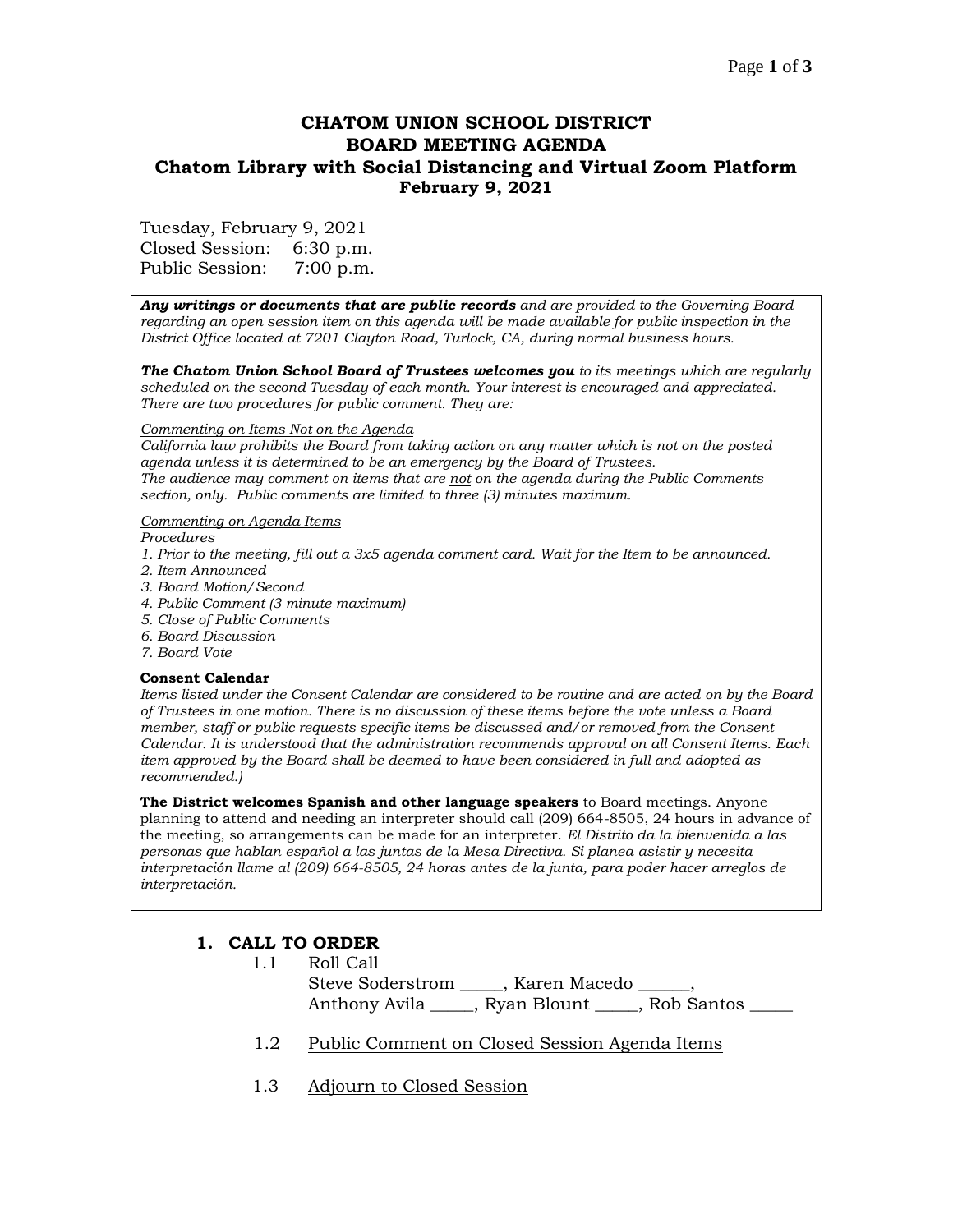## **2. CLOSED SESSION**

*Disclosure of Items Discussed in Closed Session (Gov. Code 54947.7)*

- 2.1 Public Employee Appointment
	- (Gov. Code 54957 and 54954.5 (e)
	- 2.1.1 Cafeteria Site Coordinator- Mountain View (7hours)
- 2.2 Public Employees Discipline/Dismissal/Release/Non- reelection/Leaves of Absence/Resignation/Retirements And Resolution Regarding Reduction or Discontinuance of Source (Gov. Code 44949 (e) and Gov. Code 44955)
- 2.3 Negotiations
- 2.4 Adjournment Back to Public Session

## **3. OPEN SESSION: CALL TO ORDER**

- 3.1 Roll Call Steve Soderstrom \_\_\_\_\_, Karen Macedo \_\_\_\_\_\_, Anthony Avila \_\_\_\_\_, Ryan Blount \_\_\_\_\_, Rob Santos \_\_\_\_\_
- 3.2 Flag Salute
- 3.3 Report from Closed Session
- 3.4 Approval of Agenda

## **4. CONSENT CALENDAR**

- 4.1 Board Minutes
- 4.2 Fiscal Services Warrants/Payroll
- 4.3 Declaration of Obsolete Items
- 4.4 Collection of Developer Fees

#### **5. PUBLIC COMMENT/RECOGNITION/COMMUNICATION**

#### **6. INFORMATION**

- 6.1 Calendar of Events
- 6.2 Board Financial Summary Report
- 6.3 Program Reports:

Chatom Elementary School Mt. View Middle School Chatom State Preschool Chatom Union School District